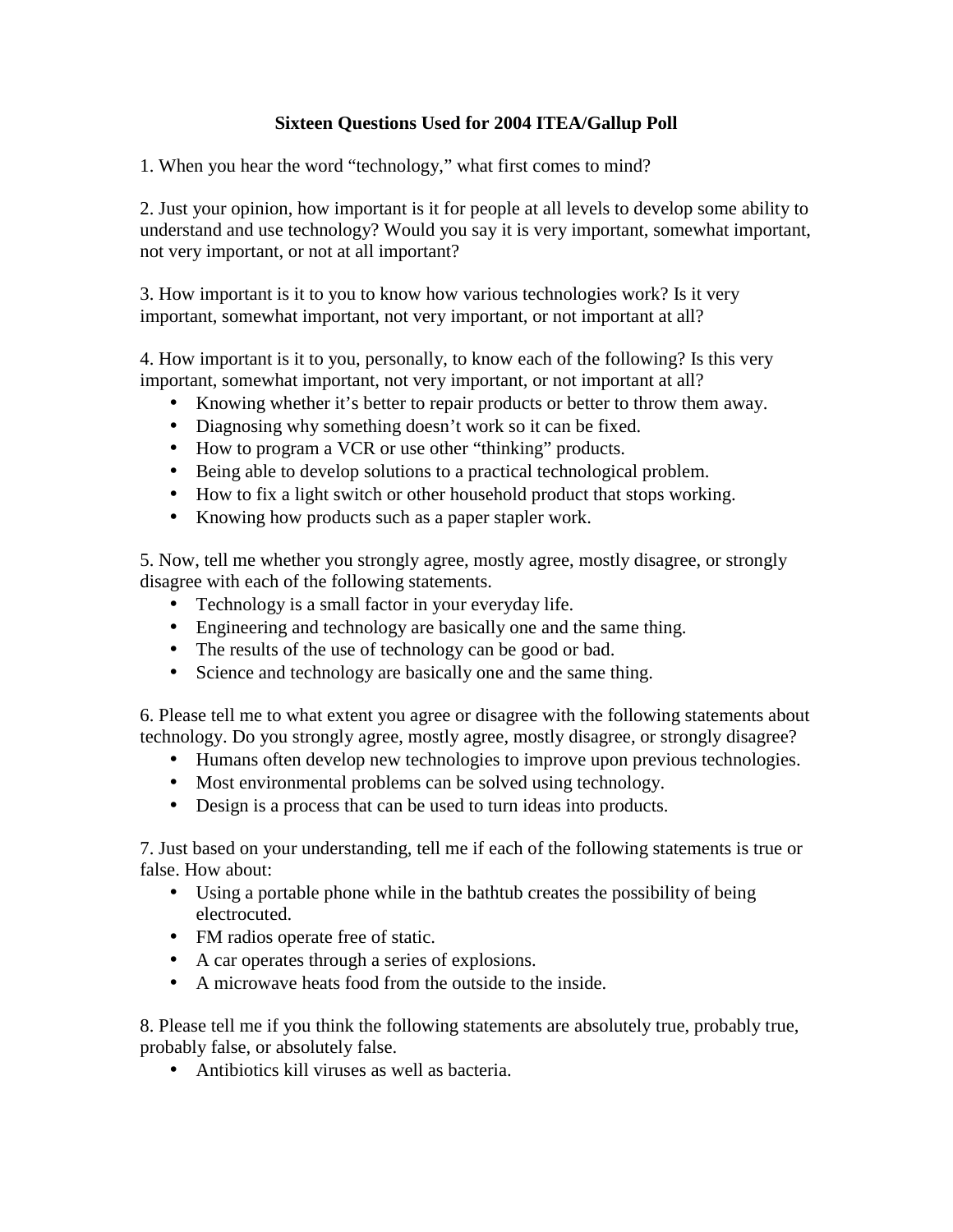- Using a cordless phone while in the bathtub creates the possibility of being electrocuted.
- The Internet and World Wide Web are the same thing.
- Fuel cells are now being used with gasoline or diesel engines to power cars.

9. How much of an interest do you, yourself, have in the following topics? Are you very interested, somewhat interested, not very interested, or not interested at all?

- Modification of plants and animals to supply food.
- Robotics and other technologies in manufacturing.
- New construction methods for homes and buildings.
- Space exploration.

10. Now, as I read these topics again, please tell me how informed you feel you are about each. Would you say you are very informed, somewhat informed, not very informed, or not informed at all?

- Modification of plants and animals to supply food.
- Robotics and other technologies in manufacturing.
- New construction methods for homes and buildings.
- Space exploration.

11. How much influence do you think people like yourself have on decisions about such things as the fuel efficiency of cars, the construction of roads in your community, and genetically modified foods? Would you say a great deal, some, very little, or no influence?

12. Thinking about things such as fuel efficiency of cars, the construction of roads in your community, and genetically modified foods, how much confidence do you have in experts in these fields to make the right decisions for your community?

13. Using a broad definition of technology as "modifying our natural world to meet human needs," do you believe the study of technology should or should not be included in the school curriculum?

14. I am going to read a number of things that high school graduates might or might not know or be able to do. As I read each, tell me how important it is that high school students understand and are able to do each.

- The relationship between technology, mathematics, and science.
- Have the knowledge and skills to apply technology.
- The role of people in the development and use of technology.
- Understand the overall effect of technology on our society.
- Understand the relationship between technology and the environment.
- Understand the relationship between technology and the economy.
- An understanding of the advances and innovations in technology.
- The ability to select and use products.
- Evaluate the pros and cons of specific technology uses.